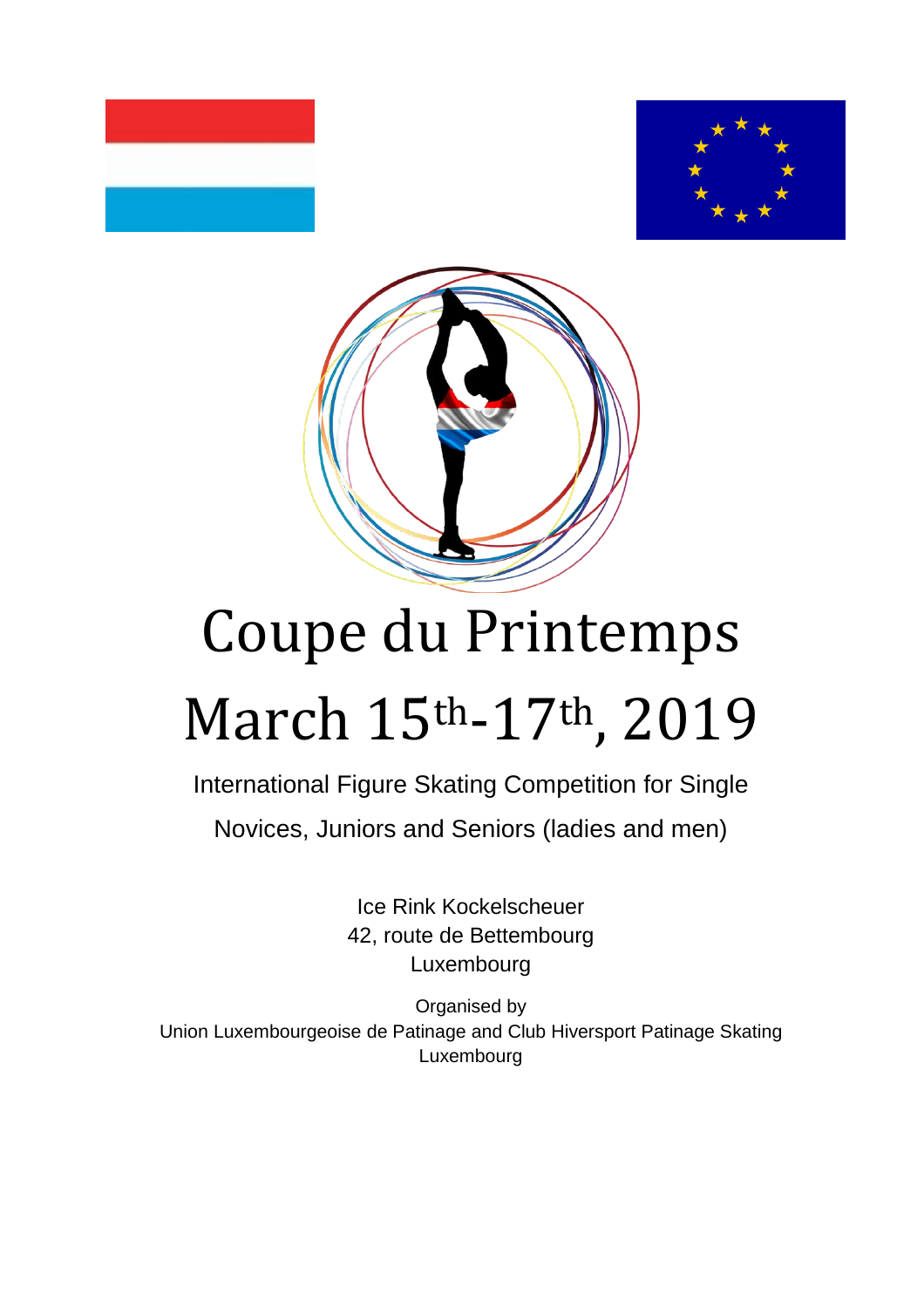



## **Announcement**

The Luxembourg Figure Skating Union (ULP) and the Club Hiversport Patinage - Luxembourg (CHL) are pleased to announce the **Coupe du Printemps 2019**.

#### **1. General**

The Coupe du Printemps 2019 will be conducted in accordance with the ISU constitution and general regulations 2018, the ISU Special Regulations and Technical Rules Single And Pair skating 2018, and all relevant ISU Communications.

Participation is open to all Competitors who belong to an ISU member, and qualify with regards to eligibility according to Rule 102, provided their age falls within the limits specified in rule 108, paragraph 3.a) for seniors, paragraph 3.b) for juniors and paragraph 3.c) for novices.

Furthermore all participants must meet the participation, citizenship and residency requirements of Rule 109, paragraphs 1 through 5 and ISU communication 2030 or any update of this communication. All competitors must be entered by their respective Member Federation.

#### **2. Technical Data**

Venue:

Kockelscheuer ice rink, 42 route de Bettembourg, Luxembourg

(indoor heated ice rink with surface of 60 x 30m)

Categories:

#### **Senior Ladies and Men**

| <b>MEN</b>    | Short Program | The required elements to be skated are those listed in ISU<br>Technical Rules Single & Pair Skating 2018, Rule 611,<br>paragraphs 1 and 2.                                                                        |                               |
|---------------|---------------|-------------------------------------------------------------------------------------------------------------------------------------------------------------------------------------------------------------------|-------------------------------|
|               |               | Duration:                                                                                                                                                                                                         | 2 min., 40 sec. $+/- 10$ sec. |
|               | Free Skating  | In accordance with ISU Technical Rules Single & Pair Skating<br>2018, Rule 612 and the respective ISU Communication. Special<br>attention should be paid to the "well balanced program" and the<br>element value. |                               |
|               |               | Duration:                                                                                                                                                                                                         | 4 min., $+/- 10$ sec.         |
| <b>LADIES</b> | Short Program | The required elements to be skated are those listed in ISU<br>Technical Rules Single & Pair Skating 2018 Rule 611, paragraphs<br>1 and 2.                                                                         |                               |
|               |               | Duration:                                                                                                                                                                                                         | 2 min., 40 sec. $+/- 10$ sec. |
|               | Free Skating  | In accordance with ISU Technical Rules Single & Pair Skating<br>2018, Rule 612 and the respective ISU Communication. Special<br>attention should be paid to the "well balanced program" and the<br>element value. |                               |
|               |               | Duration:                                                                                                                                                                                                         | 4 min., $+/- 10$ sec.         |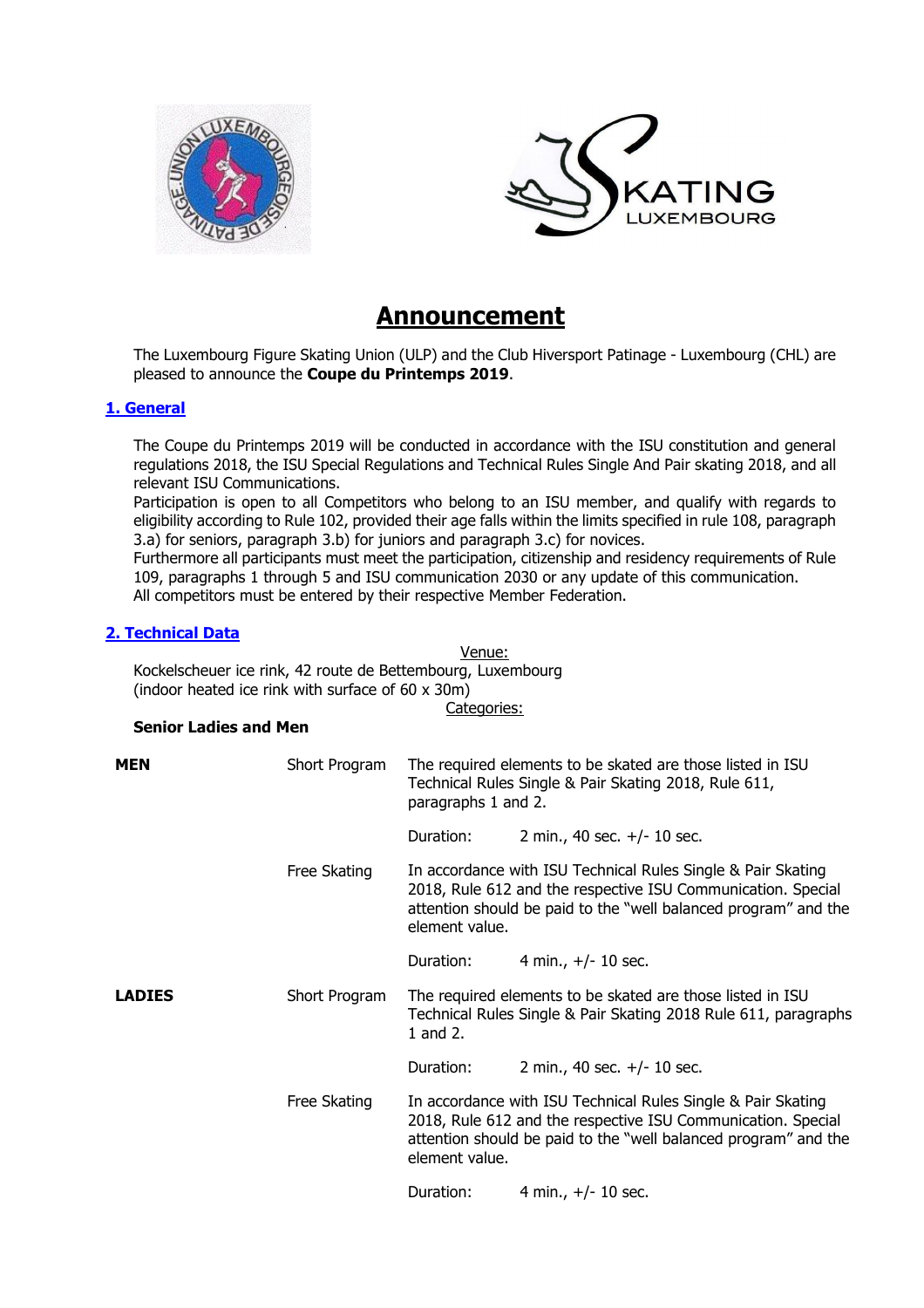### **Junior Ladies and Men**

| <b>MEN</b>                            | Short Program | The required elements to be skated are those listed in ISU<br>Technical Rules Single & Pair Skating 2018 Rule 611, paragraphs<br>1 and 3 for 2018/19. |                                                                                                                                                                                                 |  |
|---------------------------------------|---------------|-------------------------------------------------------------------------------------------------------------------------------------------------------|-------------------------------------------------------------------------------------------------------------------------------------------------------------------------------------------------|--|
|                                       |               | Duration:                                                                                                                                             | 2 min., 40 sec. +/- 10 sec.                                                                                                                                                                     |  |
|                                       | Free Skating  | element value.                                                                                                                                        | In accordance with ISU Technical Rules Single & Pair Skating<br>2018, Rule 612 and the respective ISU Communication. Special<br>attention should be paid to the "well balanced program" and the |  |
|                                       |               | Duration:                                                                                                                                             | 3 min., 30 sec., +/- 10 sec.                                                                                                                                                                    |  |
| <b>LADIES</b>                         | Short Program | The required elements to be skated are those listed in ISU<br>Technical Rules Single & Pair Skating 2016 Rule 611, paragraphs<br>1 and 3 for 2018/19. |                                                                                                                                                                                                 |  |
|                                       |               | Duration:                                                                                                                                             | 2 min., 40 sec. $+/-10$ sec.                                                                                                                                                                    |  |
|                                       | Free Skating  | element value.                                                                                                                                        | In accordance with ISU Technical Rules Single & Pair Skating<br>2018, Rule 612 and the respective ISU Communication. Special<br>attention should be paid to the "well balanced program" and the |  |
|                                       |               | Duration:                                                                                                                                             | 3 min., 30 sec., +/- 10 sec.                                                                                                                                                                    |  |
|                                       |               |                                                                                                                                                       |                                                                                                                                                                                                 |  |
| <b>Advanced novice Girls and Boys</b> |               |                                                                                                                                                       |                                                                                                                                                                                                 |  |
| MEN                                   | Short Program |                                                                                                                                                       | The required elements to be skated are those listed in ISU<br>Communication 2172 and subsequent updates.                                                                                        |  |
|                                       |               | Duration:                                                                                                                                             | 2 min., 20 sec. +/- 10 sec.                                                                                                                                                                     |  |
|                                       | Free Skating  | In accordance with ISU Technical Rules Single & Pair Skating<br>2018 and the respective ISU Communication 2172.                                       |                                                                                                                                                                                                 |  |
|                                       |               | Duration:                                                                                                                                             | 3 min, $+/- 10$ sec                                                                                                                                                                             |  |
| <b>LADIES</b>                         | Short Program |                                                                                                                                                       | The required elements to be skated are those listed in ISU<br>Communication 2172 and subsequent updates.                                                                                        |  |
|                                       |               | Duration:                                                                                                                                             | 2 min., 20 sec. +/- 10 sec.                                                                                                                                                                     |  |
|                                       | Free Skating  | In accordance with ISU Technical Rules Single & Pair Skating<br>2018 and the respective ISU Communication 2172.                                       |                                                                                                                                                                                                 |  |
|                                       |               | Duration:                                                                                                                                             | 3 min, $+/- 10$ sec                                                                                                                                                                             |  |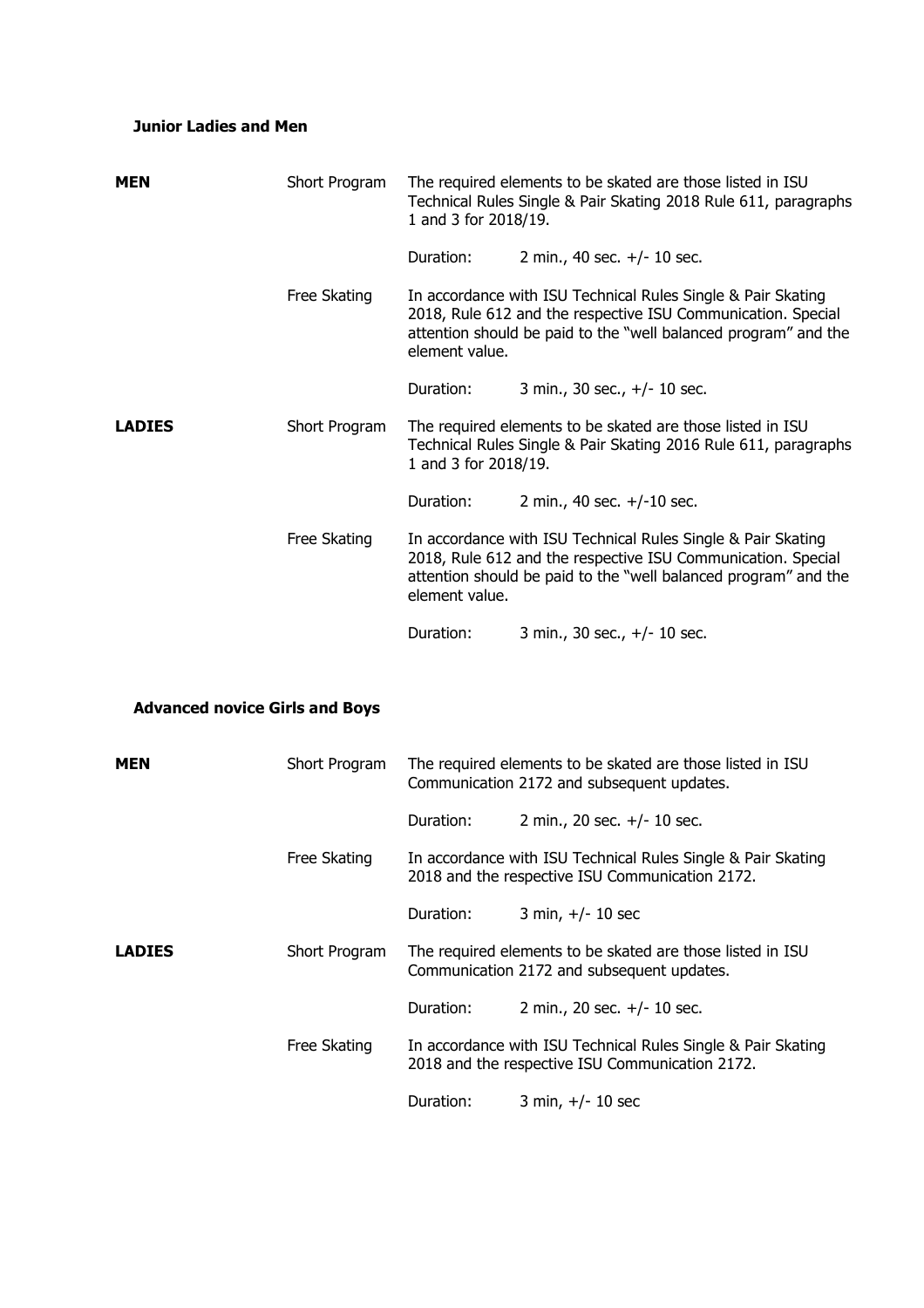#### **Basic Novice Girls**

Free Skating In accordance with ISU Technical Rules Single & Pair Skating 2018 and the respective ISU Communication 2172.

Duration: 2 min, 30 sec. +/- 10 sec

#### **3. Entries**

Each ISU member has the right to nominate competitors for each event. The number of entries for each Novice category will be limited to 2 skaters per country. The Basic Novice categories will be closed at 18 skaters. ISU members must enter competitors using the official entry form.

In case of too many entries the organizers reserve the right to limit the number of accepted entries. After the deadline for entries, the organizing committee may decide to allow more entries in a particular category. Therefore, one substitute skater should be nominated.

**Entries by numbers:** Entries indicating the number of skaters in each of the categories specified in section 2 above as well as the number of judges should reach the organizer not later than **January 25th 2019**.

**Entries by name:** the names of the skaters and judges should be sent to

entries@coupeduprintemps.com before **February 15th 2019. Entries will only be accepted if the entry fee has been paid. Once entries by names, with passport and PPC, are sent to the federation and accepted by the OC, the federation will have 48 hours to send the bank transfer (cash will not be accepted)**

Copies of the skaters' passports and their planned Elements form must be sent by email before **February 15th 2019**. Please note: If a skater does not have the same nationality as the ISU Member he/she is skating for, we need a copy of the ISU Clearance Certificate together with the passport. Please refer to ISU communication 2030 for full explanation.

Email: entries@coupeduprintemps.com Address: CHL Patinage 241 Val des Bons malades L-2121 Luxembourg Telephone : Véronique Lortilloir 00352 691123486

Entries must be accompanied by the official ISU Declaration Form as per Rule 131, in case of competitors who are not full of age (under 18), such Declaration must be co-signed by at least one of the parents or other guardian at law. Each entry form and declaration form must be signed by an authorized ISU Member Representative such as President, General Secretary, Executive Director, CEO.

#### **4. World standing points:**

In case the requirements as per ISU Communication 1629 are fulfilled, World Standing points will be awarded in the Senior Categories Men and Ladies.

#### **5. Entrance fees**

Basic Novice: 60 euros Advanced Novice, Junior, Senior: 80 euros With the closing of Entries **(February 15 th 2019)**, Entry Fees must have arrived at the following bank account:

Coupe du Printemps LU34 0019 4655 5984 3000 Swift Code: BCEELULL

with the names of the skaters as communication.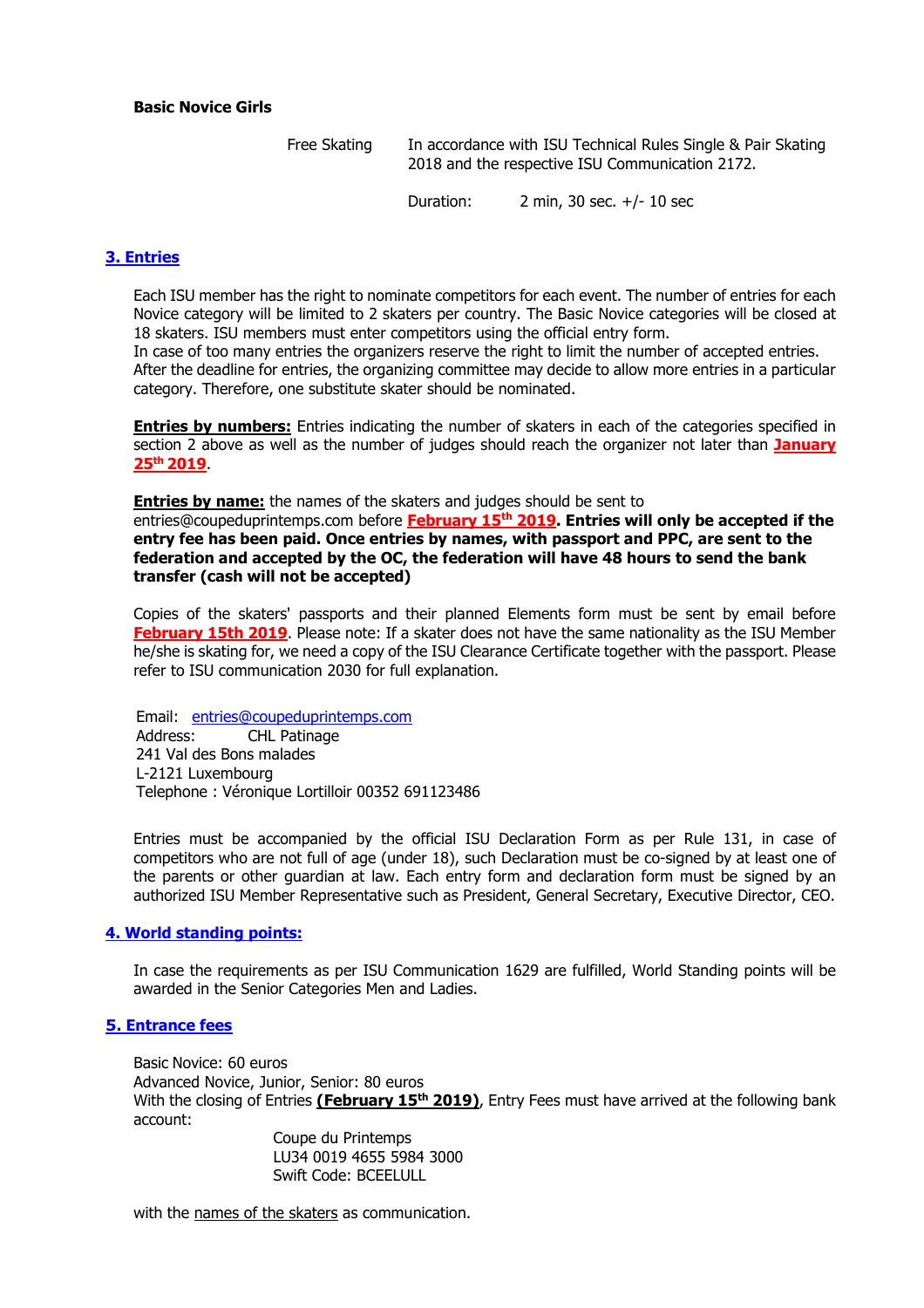#### **6. Entries of judges**

Each participating ISU member is requested to nominate up to two judges and one substitute judge with at least the "International judge or ISU judge" status.

Should there be more judges entered than needed in competition, the organizer reserves the right to conduct a pre-draw of the panels of Judges on February 22th, 2019. Judges not drawn will be informed accordingly immediately after the draw.

#### **7. Expenses**

The organizers themselves will invite all technical specialists, technical controllers, other technical operators and referees for whom all the necessary travel fees and arrangements for accommodation and full board will be covered.

In addition the organizers will cover the costs of accommodation and full board of the judges, beginning with Thursday March 14th, starting with dinner through to Monday March 18th 2019 ending with breakfast.

The expenses for rooms and meals of the Team Leaders, Competitors and other Team officials will not be covered by the organizers and are on the account of the teams.

#### **8. Practice**

Official practice for competitors starts on March 14 or 15th, the detailed schedule will be issued at the time of registration.

#### **9. Draws**

The draws for the short programs will take place at the ice rink on Thursday March 14th, 2019. The results of the draw will be put online on www.coupeduprintemps.com and the Members will then be notified.

No draw after short programs. Starting order for free programs will be according to the reverse of the results of short programs.

#### **Please note that skaters who have not sent their passport in advance will not participate in the draw.**

#### **10. Music/Planned Program**

All Competitors shall furnish competition music of excellent quality on CD format, in accordance with Rule 343, paragraph 2. The music covers/discs must show the exact running time of the music (not skating time), which shall be certified by the competitor and by the coach, when submitted at the time of registration. Each program (Short/Free) must be recorded on one track and on a separate disc. The discs must show the competition event, competitor's name and the nation. A list of titles, composer and orchestras of the music to be used for Short Program and Free Skating Program for Single must be listed for each Competitor on the official Music Information Form and attached to the official Entry Form for Competitors.

Together with the entry forms, the "Program Content Sheet" must be returned to the Organizing Committee. It is mandatory that the Program Content Sheet must be completed precisely by each skater in English using the terminology listed in corresponding ISU communications.

#### **9. Individual results**

Judging and calculations will be done as described in ISU Special Regulations Single and Pair Skating 2018, Rule 352 and 353.

#### **10. Official Hotels**

Suggested hotels can be found on our home page: www.coupeduprintemps.com

Please note that some hotels offer free car parking and others offer the transfer airport-hotel. A camping site for trailers is in the direct surrounding of the rink.